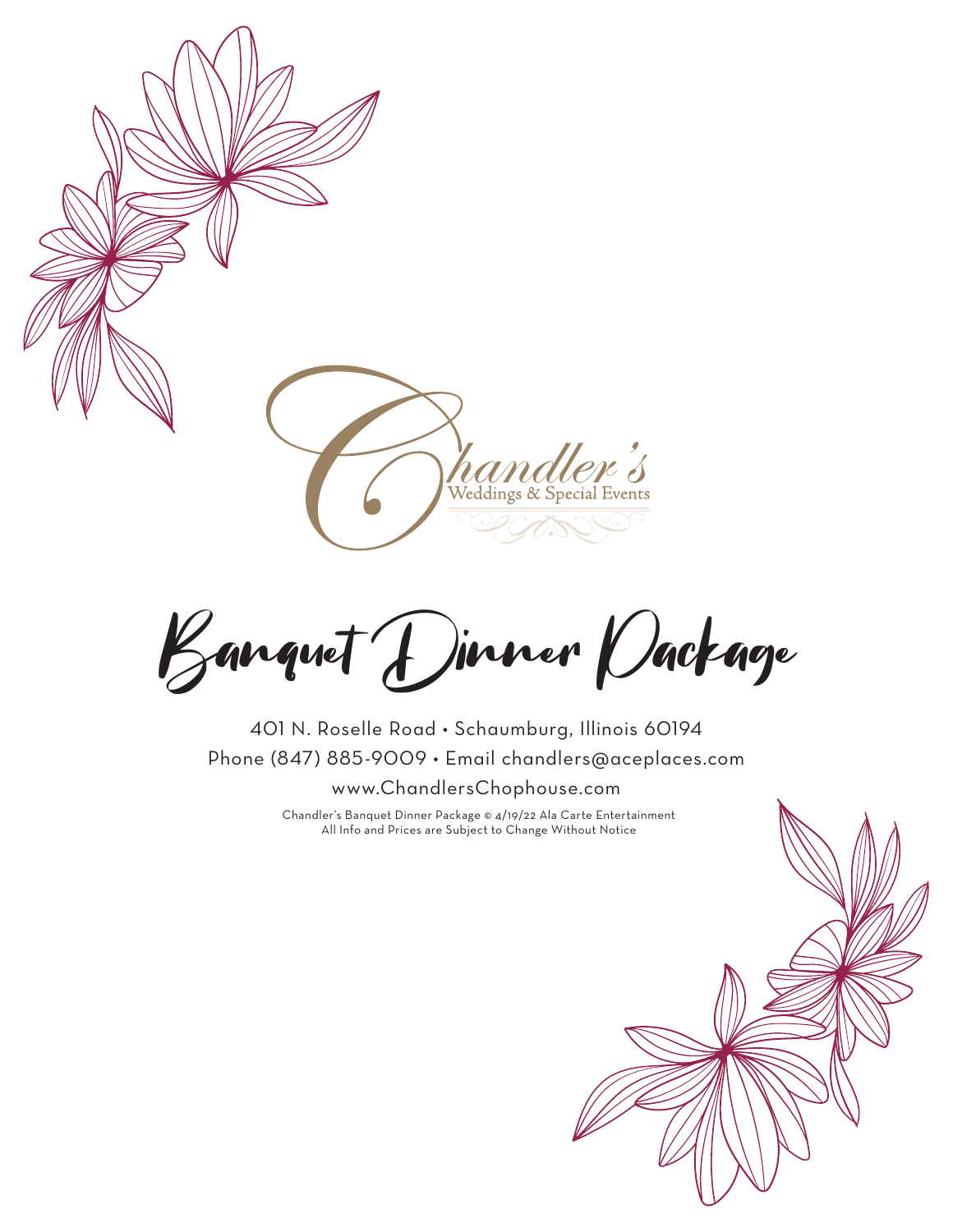

The Dinner Package

Five-Hour Event Plated Dinner, Family Style or Buffet Available Package with Four Hours of Open Bar with Premium Liquors Red and White Wine During Dinner Service Non-Package with Customizable Bar Options White Linens with Choice of Napkin Color Black Draped Linen Food Stations, Gift Table, DJ Centerpieces with Candles for Guest Tables Room Up Lighting Ample Parking

#### **Augusta Ballroom First Floor**

#### **Pebble Beach Ballroom Second Floor**

Features:

#### Features:

Up to 320 Guests for Sit Down Dinner 30ft Vaulted Ceilings Outdoor Patio with Firepits and Fountain Up to 120 Guests for Seated Dinner Panoramic Golf Course Views Elevator Available

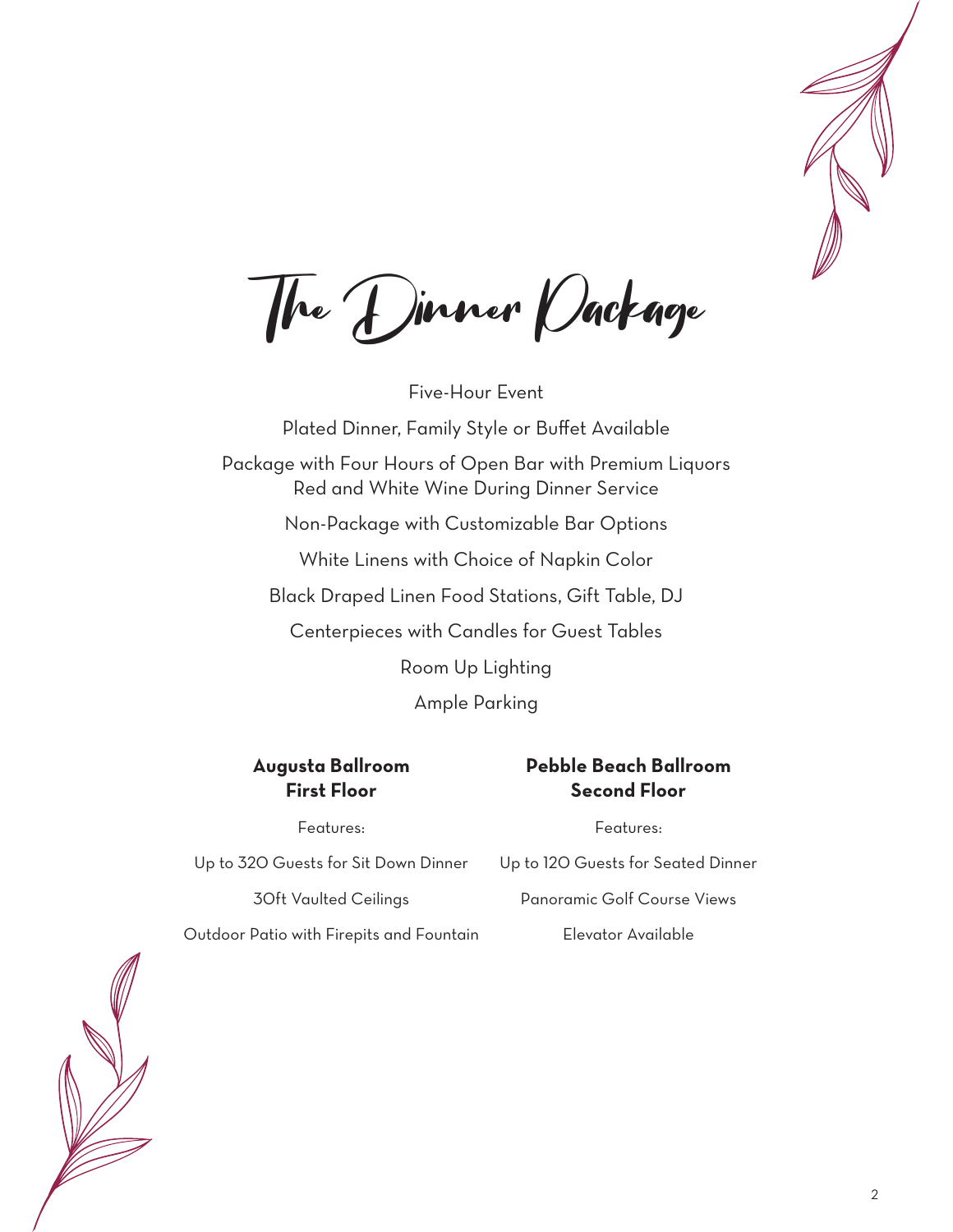Plated Dinner Menu

Plated Entrées include Soup Course or Salad Course, Fresh Baked Rolls and Butter, Entrée, Starch, Vegetable, Freshly Brewed Coffee, Decaf or Hot Tea and served Dessert. A Place Card with a clear menu identifier must be provided to Chandler's with Guests' Entrée Selection. \*Upgrade

**Non-Package / Package Pricing**

## SOUP

Minestrone • Chicken Noodle • Cream of Chicken with Rice Broccoli Cheddar • Roasted Red Pepper • Lobster Bisque\* 1.95 Per Guest

# SALAD

**Classic Garden**

Mixed Greens, Red Cabbage, Shredded Carrots, Cucumbers, Tomatoes and Croutons

#### **Bouquet of Field Greens**

Slivered Almonds, Vidalia Onions and Heirloom Tomatoes

#### **Traditional Caesar**

Romaine Lettuce, Parmesan Cheese and Croutons

#### **Dressings**

(Choose Two) Ranch • Bleu Cheese • Italian • Honey Citrus Vinaigrette Raspberry Vinaigrette • White Balsamic Vinaigrette • Caesar

# ENTRÉES

## **Grilled Herb Chicken**

Double Boneless Breast Marinated in Fresh Lemon Juice, Dijon Mustard, Garlic, Herbs and Served with Thyme-scented Natural Juices 32.95 / 54.95 *Pairs well with Yukon Gold Whipped Potatoes, Sautéed Zucchini and Yellow Squash*

#### **Chicken Marsala**

Double Boneless Breast Sautéed with Mushrooms and Marsala Wine Sauce 32.95 / 54.95 *Pairs well with Roasted Fingerling Potatoes, Seasonal Fresh Vegetable Medley*

#### **Chicken Vesuvio**

Double Boneless Breast Marinated with a Garlic-Wine Sauce, Garnished with Peas and Roasted Peppers 32.95 / 54.95 *Pairs well with Seasoned Potato Wedges, Broccoli in Garlic Butter*

## **Chicken Piccata**

Sautéed Double Boneless Breast with Capers, Finished with a Lemon Garlic Butter Sauce 32.95 / 54.95 *Pairs well with Roasted Fingerling Potatoes, Seasonal Fresh Vegetable Medley*

#### **Chicken Florentine**

Breast of Chicken Stuffed with Spinach, Sun-Dried Tomatoes With a White Wine Herb Sauce 32.95 / 54.95 *Pairs well with Wild Rice Pilaf, Broccoli in Garlic Butter*

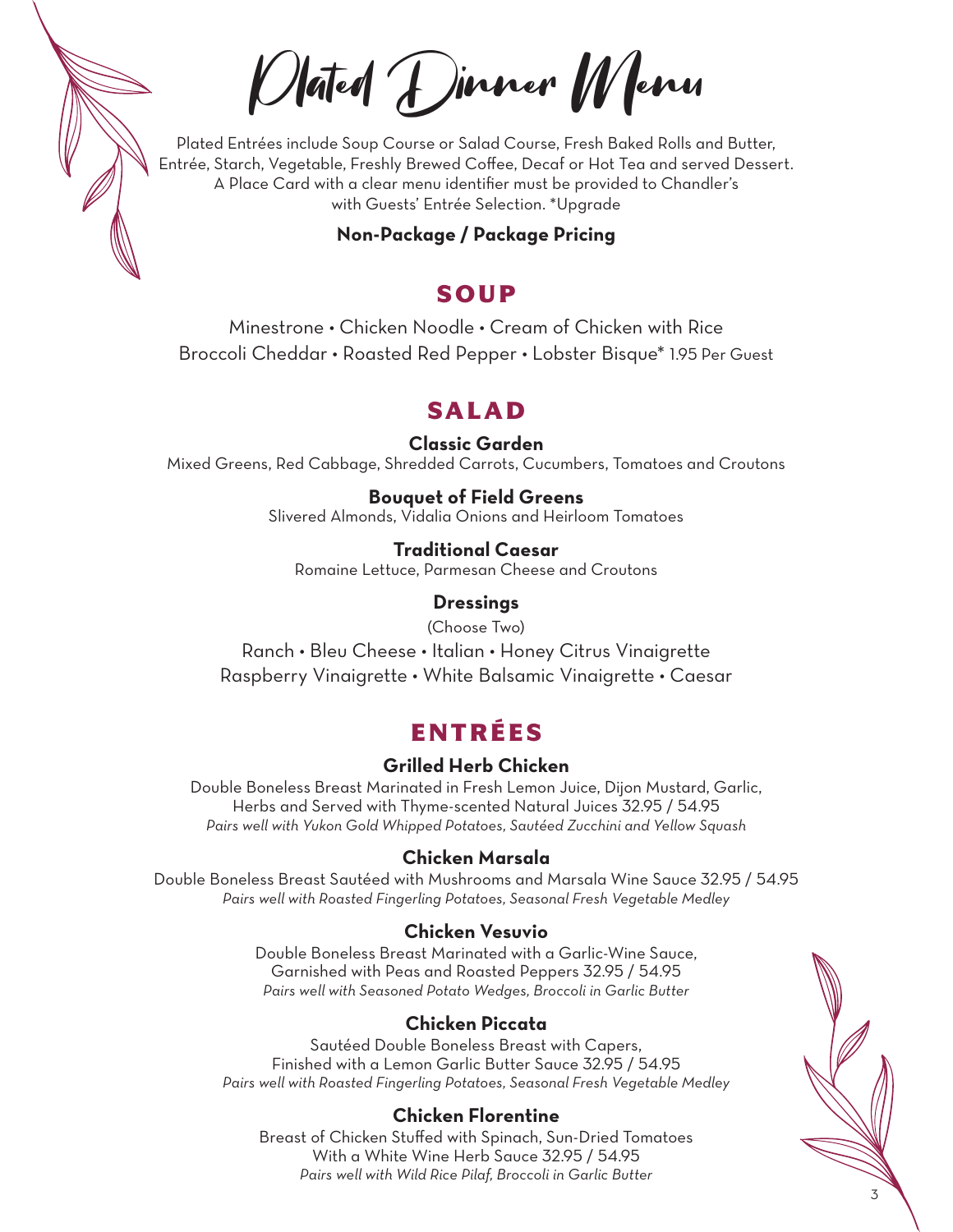## **Roast Sirloin of Beef**

Tender Sliced Sirloin with Choice of Au Jus or Bordelaise Sauce 34.95 / 56.95 *Pairs well with Duchess Potatoes, Broccoli in Garlic Butter*

#### **Roast Prime Rib of Beef**

Hand Carved Prime Rib, Slow Roasted in its own Juices, Served with Creamy Horseradish Sauce 47.95 / 71.95 *Pairs well with Yukon Gold Whipped Potatoes, Seasonal Fresh Vegetable Medley*

#### **Filet Mignon**

Center Cut Filet, Charbroiled to perfection, Served with Au Jus or Bordelaise Sauce 47.95 / 71.95 *Pairs well with Herb-Roasted Red Potatoes, Broccoli in Garlic Butter*

### **New York Strip Steak**

Charbroiled to perfection, Served with Au Jus 42.95 / 66.95 *Pairs well with Yukon Gold Whipped Potatoes, Seasonal Fresh Vegetable Medley*

#### **Salmon**

Served with Beurre Blanc Sauce. Available Parmesan Crusted 36.95 / 58.95 *Pairs well with Wild Rice Pilaf, Green Beans and Carrots*

### **Chicken and Shrimp Combo**

Grilled Herb Chicken Breast and Trio of Sautéed Garlic Shrimp 43.95 / 66.95 *Pairs well with Herb-Roasted Red Potatoes, Broccoli in Garlic Butter*

## **Filet and Chicken Breast**

Our Center Cut Filet with Au Jus or Bordelaise Sauce and Grilled Herb Chicken 51.95 / 73.95 *Pairs well with Duchess Potatoes, Seasonal Fresh Vegetable Medley*

#### **Filet and Shrimp Combo**

Filet Mignon and Trio of Sautéed Garlic Shrimp 53.95 / 75.95 *Pairs well with Roasted Fingerling Potatoes, Sautéed Zucchini and Yellow Squash*

# ACCOMPANIMENTS

(Choose One of Each)

## **Starch**

Yukon Gold Whipped Potatoes • Herb-Roasted Red Potatoes Seasoned Potato Wedges • Duchess Potatoes • Roasted Fingerling Potatoes Baked Idaho Potato with Chives and Sour Cream • Wild Rice Pilaf Twice Baked Potato\* 1.75 Per Guest

## **Vegetable**

Broccoli and/or Cauliflower in Garlic or Parmesan Butter Green Beans and Carrots • Seasonal Fresh Vegetable Medley Sautéed Zucchini and Yellow Squash

Fresh Asparagus with Garlic Butter\* 1.75 Per Guest

**Semi Family Style -** Add Mostaccioli with Marinara or Vodka Sauce 3.95 Per Guest



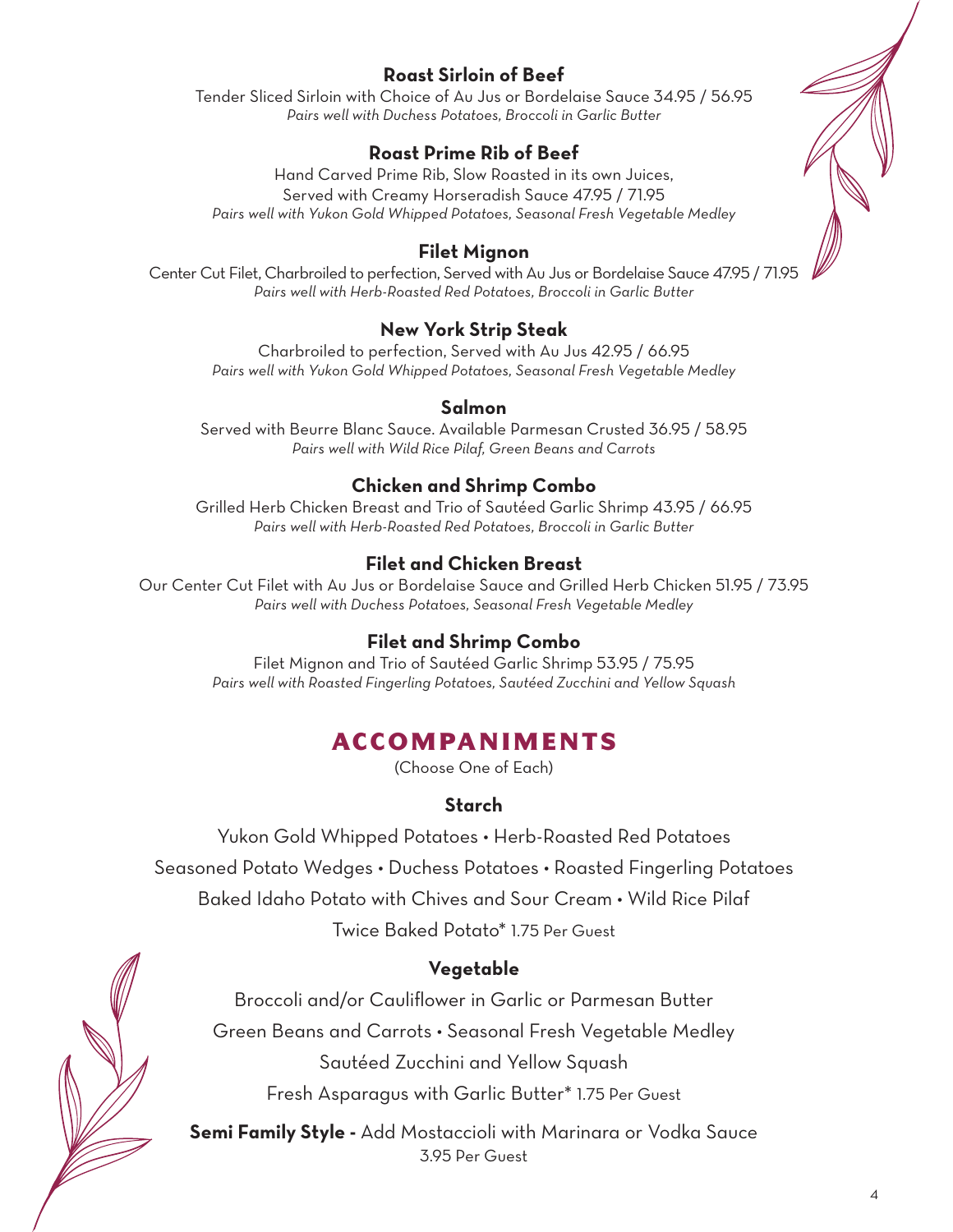

# SPECIALTY MEALS

Vegetarian • Gluten Free • Vegan

#### **Chicken Bruschetta**

Double Boneless Breast of Chicken Marinated and Char-Grilled, Topped with Bruschetta Tomatoes (Gluten Free) 33.95 / 52.95

#### **Stuffed Bell Pepper**

Sweet Bell Pepper Stuffed with Wild Rice and Roasted Vegetables, Drizzled with a Tomato Vodka Sauce (Vegetarian) 33.95 / 52.95

#### **Grilled Balsamic Glazed Vegetables**

Seasonal Garden Vegetables Marinated in Olive Oil with Fresh Garlic and Italian Herbs, Drizzled with a Balsamic Glaze. Served with Seasoned Potato Wedges (Vegan and Gluten Free) 33.95 / 52.95

#### **Penne Spinach and Feta**

Sautéed Spinach, Sun-Dried Tomatoes, Capers and Artichokes Tossed with Penne Pasta in our Homemade Marinara Sauce. Topped with Crumbled Feta Cheese and Fresh Basil (Vegetarian and Gluten Free\*) \*Gluten Free Pasta available • Minimum 10-Day Notice 33.95 / 52.95

While preparing each guests' meal we make every effort to avoid cross contamination between food products and cooking preparation utensils. Please be aware due to normal kitchen operations we cannot guarantee that any menu item will be completely Allergen Free (Gluten Free).

#### CHILDREN'S

(Choose One) For children 10 and under 16.95 Please Choose One Children's Meal for All Children

Chicken Fingers 1/4lb Hamburger or Cheeseburger Angus Beef Hot Dog Macaroni and Cheese

All Children's Meals are Served with Fries or Tater Tots (Choose One)

## DESSERTS

(Choose One)

**Whipped Mousse:** Classic Chocolate or White Chocolate **Ice Cream:** Chocolate • Cookies and Cream • French Vanilla (With Chocolate or Espresso Sauce)

**Sherbet / Sorbet:** Lemon • Wild Berry • Raspberry

\*Upgraded desserts available

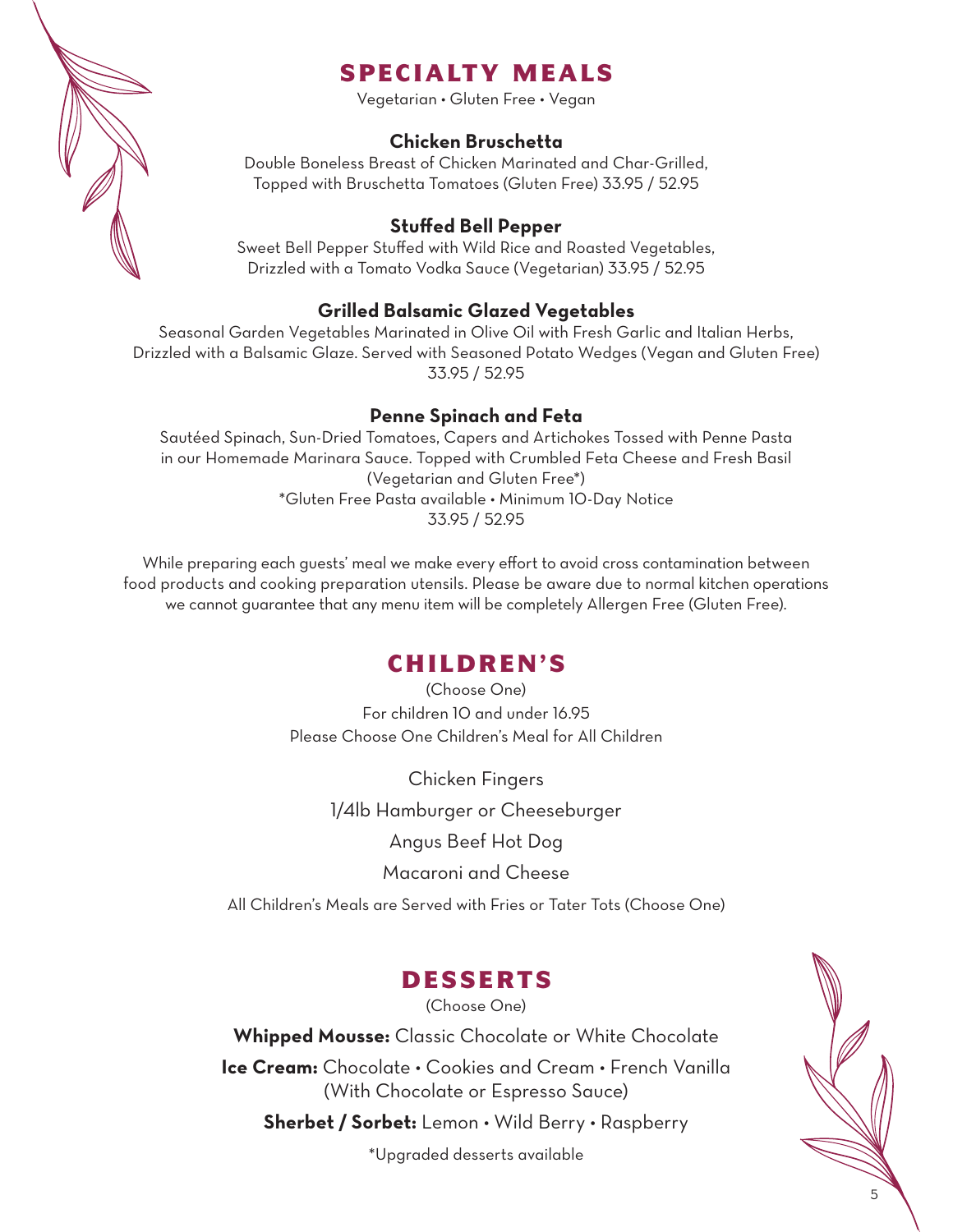Family Style

**33.95 / 55.95**





Family Style or Buffet include Salad Course, Fresh Baked Rolls and Butter, Mostaccioli with Marinara, Freshly Brewed Coffee, Decaf or Hot Tea and Individually Served Dessert.

## SALAD

### **Classic Garden**

Mixed Greens, Red Cabbage, Shredded Carrots, Cucumbers, Tomatoes and Croutons

**Bouquet of Field Greens** Slivered Almonds, Vidalia Onions and Heirloom Tomatoes

**Traditional Caesar** Romaine Lettuce, Parmesan Cheese and Croutons

# **Dressings**

(Choose Two)

Ranch • Bleu Cheese • Italian • Honey Citrus Vinaigrette Raspberry Vinaigrette • White Balsamic Vinaigrette • Caesar

# ENTRÉES

(Choose Two)

Grilled Herb Chicken Broasted Chicken Roast Spring Chicken Chicken Vesuvio Roasted Sirloin of Beef with Bordelaise Sauce Polish Sausage with Sauerkraut Parmesan Crusted Salmon

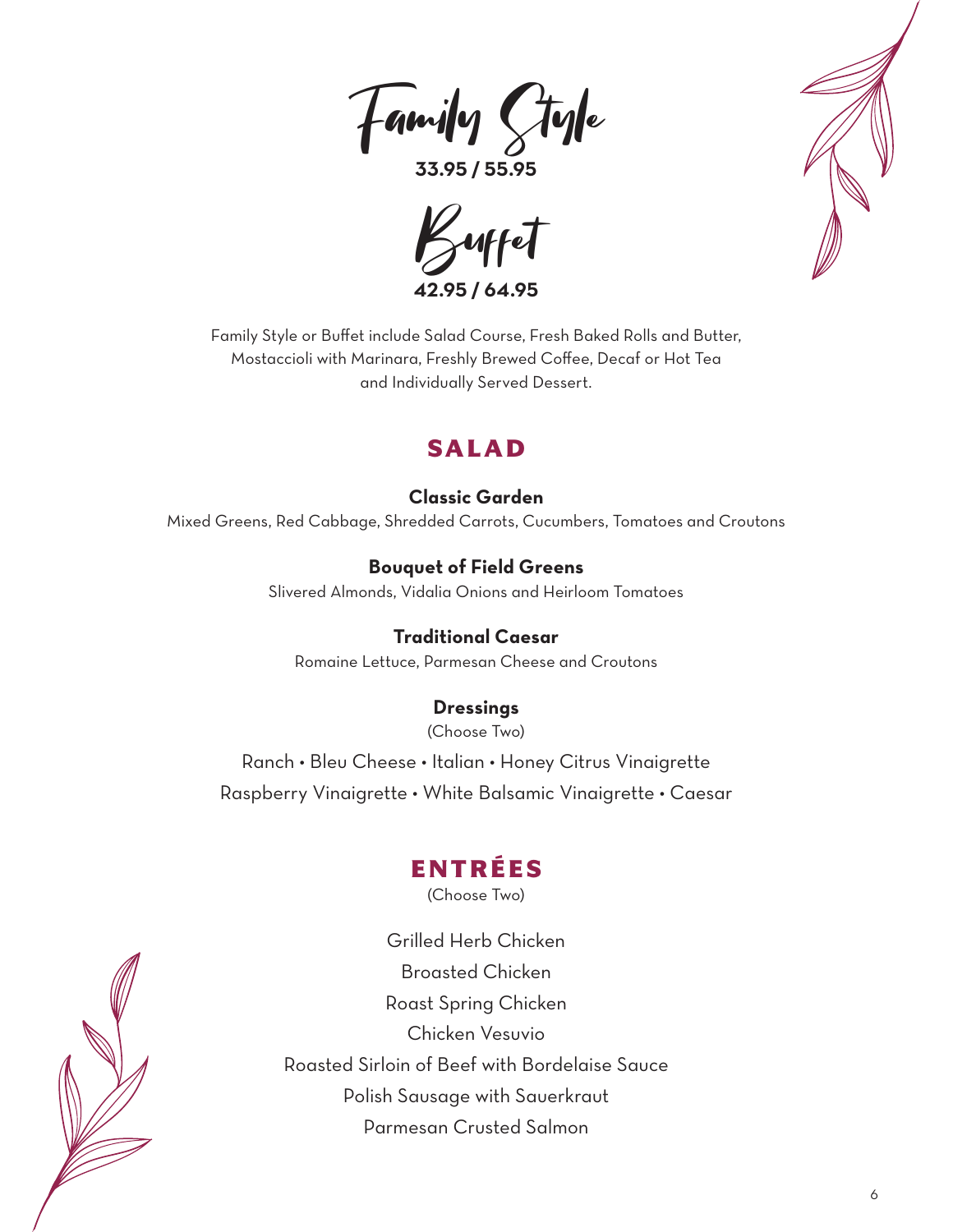

## ACCOMPANIMENTS

(Choose One of Each)

#### **Starch**

Yukon Gold Whipped Potatoes • Herb-Roasted Red Potatoes Seasoned Potato Wedges • Wild Rice Pilaf

#### **Vegetable**

Seasonal Fresh Vegetable Medley • Sautéed Zucchini and Yellow Squash Broccoli and/or Cauliflower with Garlic Butter • Green Beans and Carrots

# DESSERTS

(Choose One)

**Whipped Mousse:** Classic Chocolate or White Chocolate **Ice Cream:** Chocolate • Cookies and Cream • French Vanilla **Sherbet / Sorbet:** Lemon • Raspberry \*Upgraded desserts available

# UPGRADES

**Chef Attended Carving Station** 75.00 Per Attendant

**Roast Prime Rib of Beef with Au Jus or Horseradish Sauce** Add 6.00 Per Guest

**Roast Tenderloin of Beef with Bordelaise Sauce** Add 6.00 Per Guest

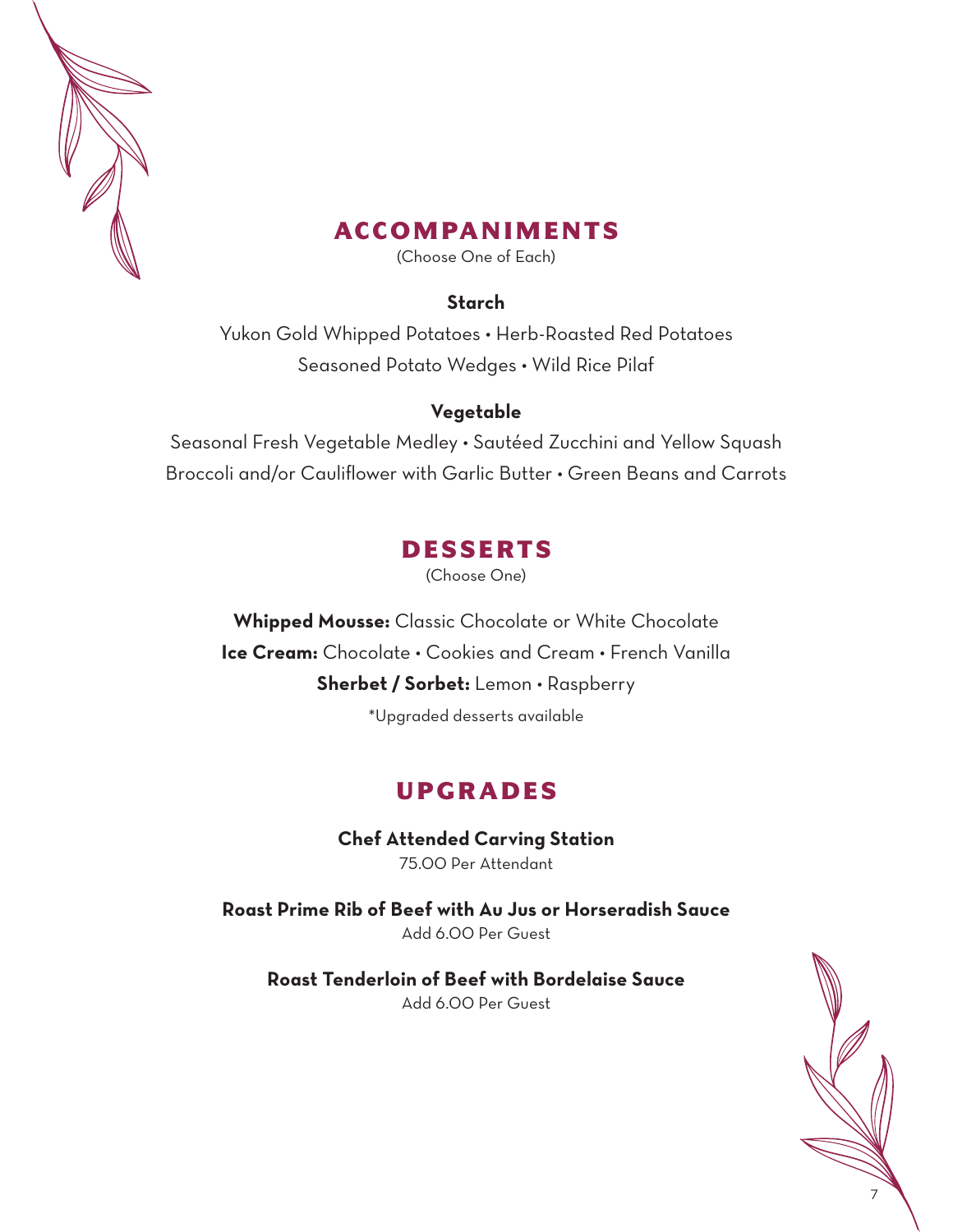Hors **d** () envres

**9.95 Per Guest** (Minimum 50 Guests)



## SIGNATURE

(Choose Two Hot and Two Cold) One-Hour Unlimited Butler Passed During Your Cocktail Hour

#### **Hot**

Focaccia Pizza Bites Spanakopita with Tzatziki Sauce Mac and Cheese Bites Stuffed Mushroom Caps with Spinach and Cheese Crispy Calamari with Cocktail Sauce Meatballs - BBQ or Swedish Mini Egg Rolls with Sweet and Sour Sauce

#### **Cold**

Spinach and Artichoke Dip with Toasted Pita Chips Tomato Basil Bruschetta Whipped Goat Cheese with Hot Pepper Jelly Deli Spiral Pinwheels - Chef's Selection Antipasti Spears - Chef's Selection Caprese Pops Watermelon Feta Basil Skewers

# ADDITIONAL DELUXE

Priced Per 50 Pieces

Jumbo Shrimp Cocktail 100.00 Bacon Wrapped Scallops 110.00 Crab Rangoon 95.00 Mini Filet Mignon Sliders 165.00 Water Chestnuts Wrapped in Bacon with Sweet Chili Sauce 100.00 Shrimp and Chorizo Skewers with Garlic Aioli 100.00

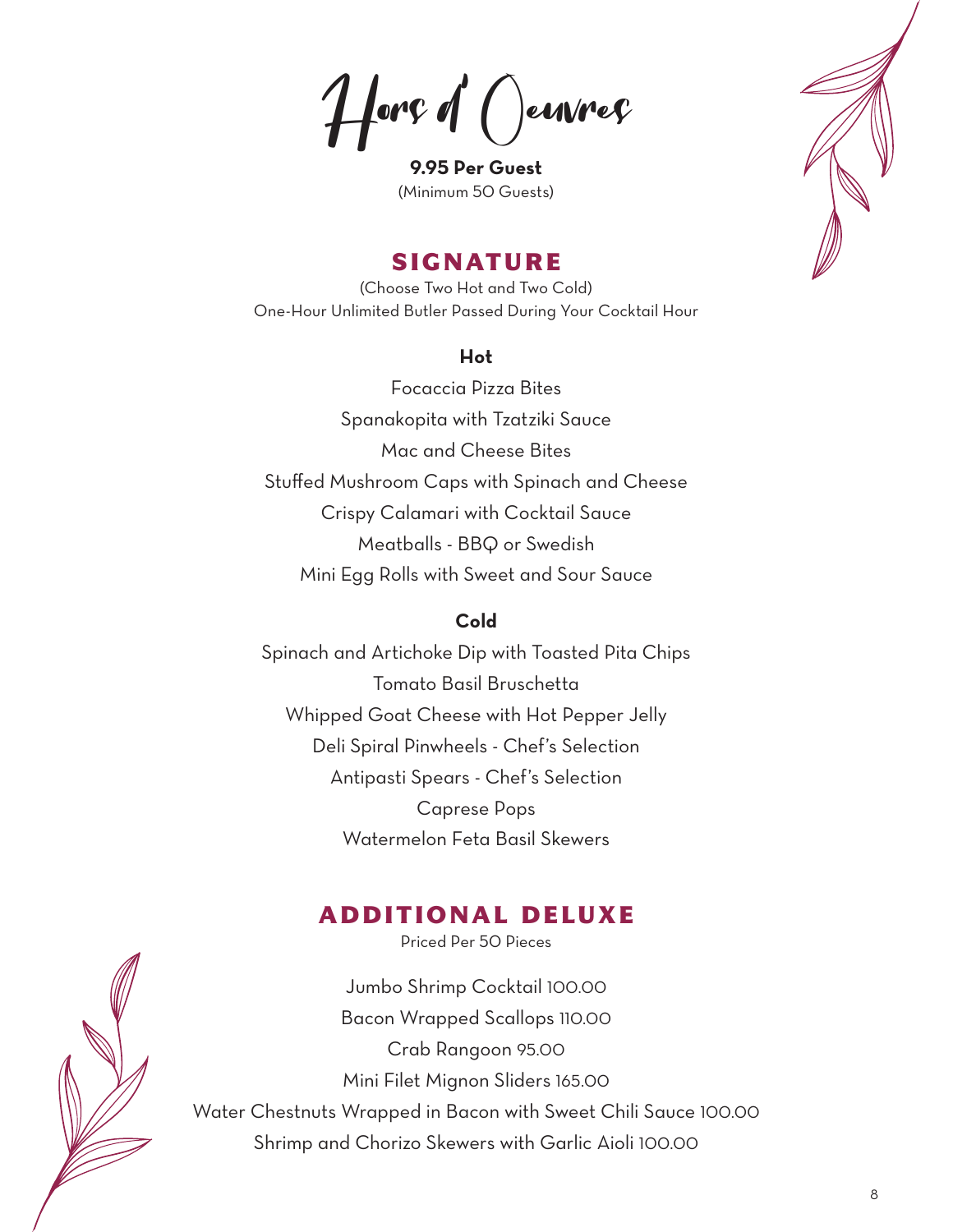

# CARVING STATION

Served with Fresh Silver Dollar Rolls and Accompanying Sauces Per 50 Guests 250.00

Roast Sirloin of Beef with Au Jus or Bordelaise Sauce

Or

Herb-Roasted Turkey with Turkey Gravy and Cranberry Sauce

# DISPLAYS

Priced Per Guest for One Hour

## **Fresh Vegetable Crudité**

2.95 Per Guest Assortment of Fresh Seasonal Vegetables with Ranch Sauce

#### **Charcuterie Board**

4.95 Per Guest Domestic and Imported Cheeses, Cured Italian Meats, Roasted Vegetables and Assorted Crackers with Fruit Garnish

#### **Fresh Fruit Display**

2.95 Per Guest Seasons Finest Fruit

#### **Domestic Cheese and Fruit Display**

3.95 Per Guest Cheddar, Swiss and Jalapeno Cheese and Assorted Crackers Paired with Seasonal Fresh Fruit

## **VIP Seafood**

9.95 Per Guest Chilled Shrimp Cocktail with Cocktail Sauce and Lemons, Baked Clams Casino, Smoked Salmon with Garnishes and California Rolls with Pickled Ginger, Soy Sauce and Wasabi

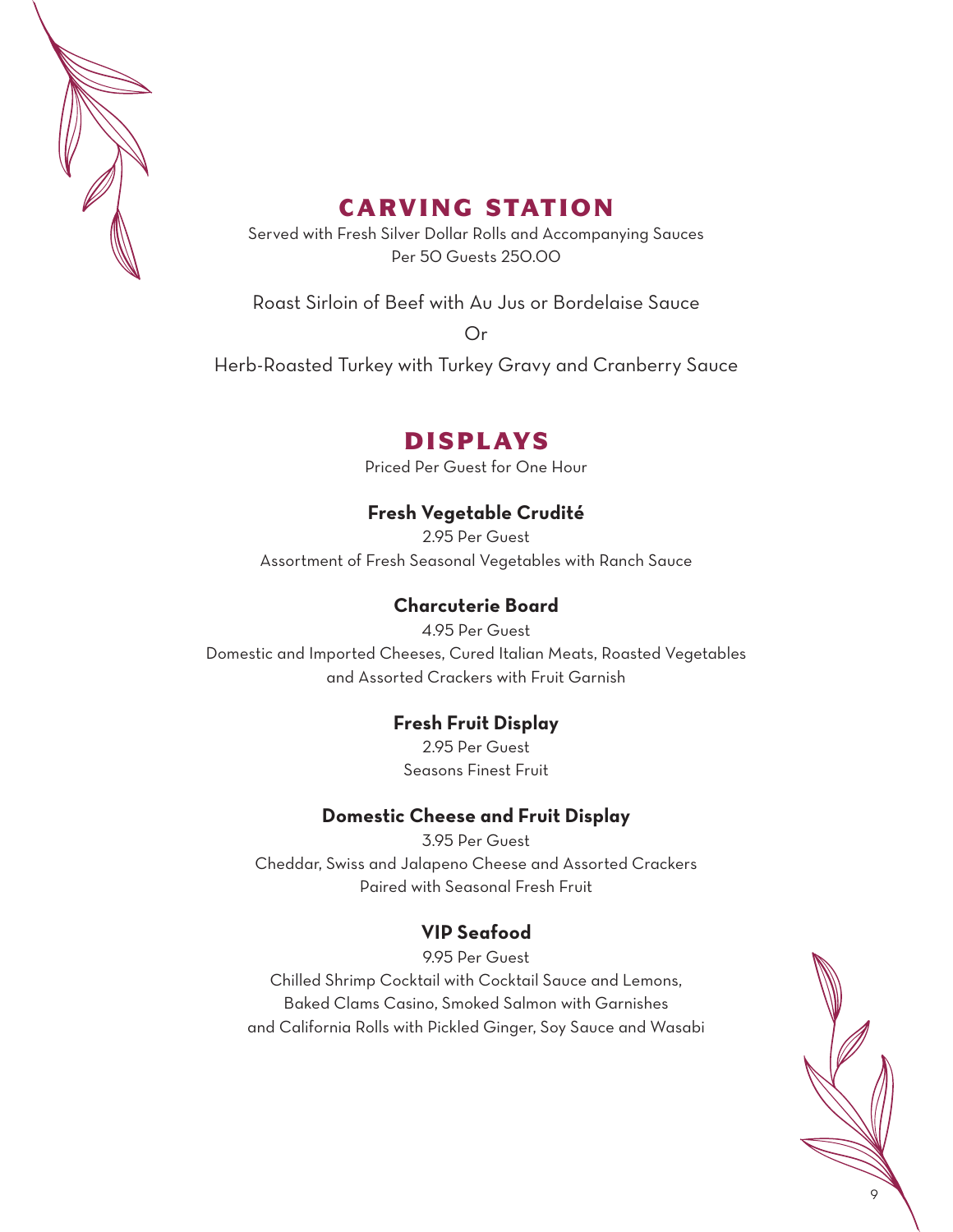

Sweet Tables and Desserts

#### **Famous Sweet Table**

9.25 Per Guest Sliced Seasonal Fresh Fruit and Melon, Assorted Fresh Tartlets, Petit Fours, Assorted Butter Cookies, Brownies, Specialty Tortes, Chocolate Eclairs, French Pastries, Mini Cheesecakes and Mini Cannoli \*Selections may vary due to availability

#### **European Sweet Table**

10.95 Per Guest Sliced Seasonal Fresh Fruit and Melon, Assorted Fruit Tartlets, Petit Fours, Caramel Nut Brownies, Assorted Butter Cookies, Eclairs, Cream Puff Swans, Chocolate Covered Strawberries, French Pastries and Specialty Tortes \*Selections may vary due to availability

#### **Tiramisu**

2.50 Per Guest

#### **Chicago's Best Cheesecake**

2.50 Per Guest

#### **Chocolate Fudge Cake**

1.75 Per Guest

#### **Fruit Cobbler Cherry or Apple**

3.00 Per Guest

#### **VIP Coffee Display**

4.95 Per Guest Whipped Cream, Shaved Chocolate, Cinnamon and Cocoa Powder

#### **Freshly Baked Cookies**

20.00 Per Dozen

#### **Chocolate Fudge Brownies**

20.00 Per Dozen

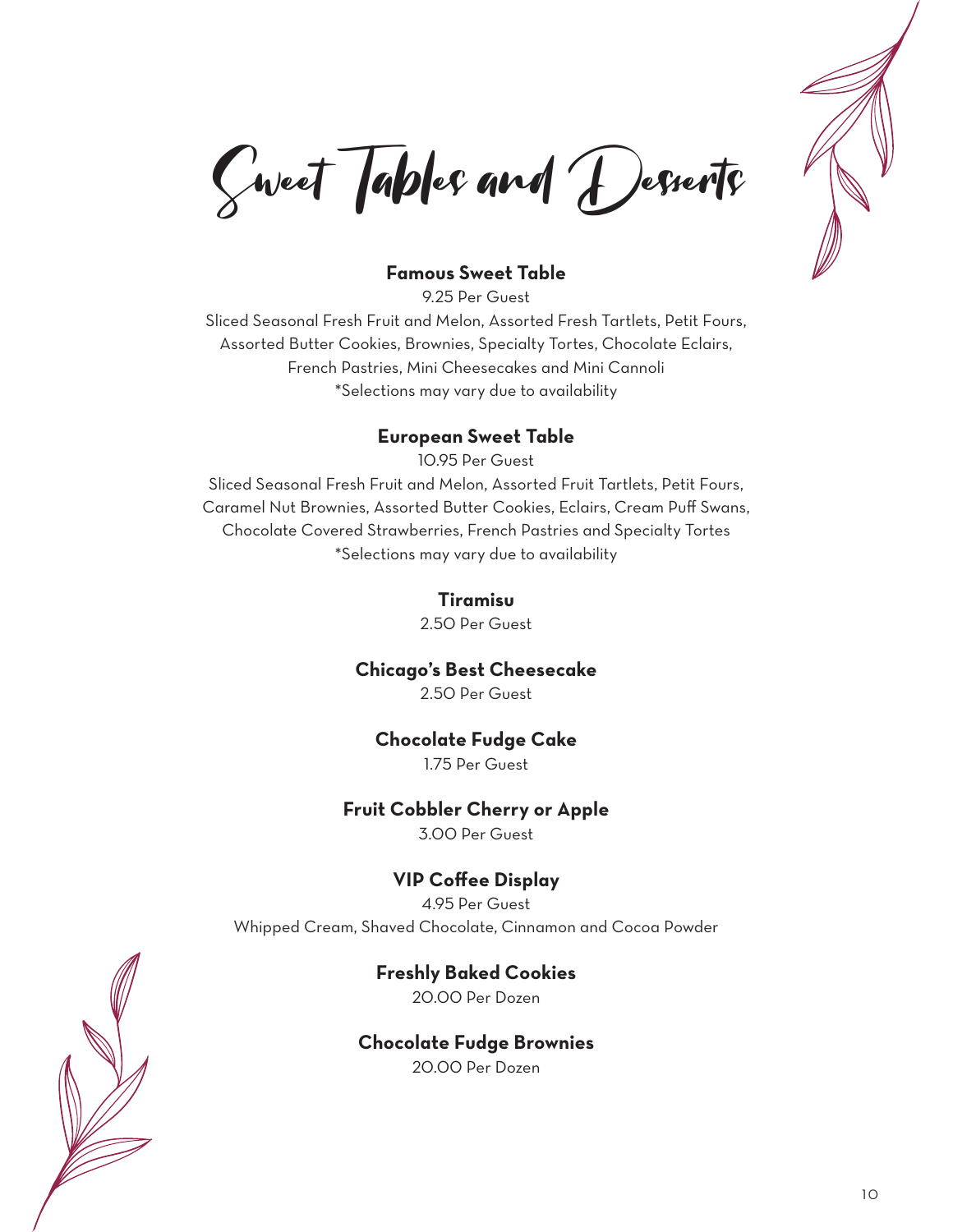

Package Bar Service

Four Hours of Bar Service. Featuring Premium Liquors, Domestic Bottles and House Wine with Red and White Wine on each Table during Dinner Service. Bar Closes for One Hour during Dinner Service.

# PREMIUM LIQUORS

Absolut • Absolut Flavors • Bacardi • Carolans Irish Cream • Beefeater Canadian Club • Captain Morgan • Christian Brothers Brandy Cuervo Gold • Dewars White Label • Jack Daniels • Johnny Walker Red J & B Scotch • Jim Beam Bourbon • Kahlua • Kettle One • Malibu Rum Chata • Seagram's VO • Seagram's 7 • Southern Comfort • Tito's

#### **Top Shelf Upgrade**

5.00 Per Guest

Amaretto Di Saronno • Crown Royal • Jameson Irish Whiskey Johnny Walker Black • Grey Goose • Grand Marnier

# DOMESTIC BOTTLED BEER

Budweiser • Bud Light • Coors Light Miller Genuine Draft • Miller Lite • O'Douls

**\*Upgrade Craft Beers, White Claw or Imported Bottled Beer** 4.00 Per Guest Amstel Light • Blue Moon • Corona • Heineken • Revolution Anti-Hero Samuel Adams • Stella Artois

# BOTTLES OF HOUSE WINES DURING DINNER

(Choose Two)

White Zinfandel • Chardonnay • Pinot Grigio • Merlot Cabernet Sauvignon • Pinot Noir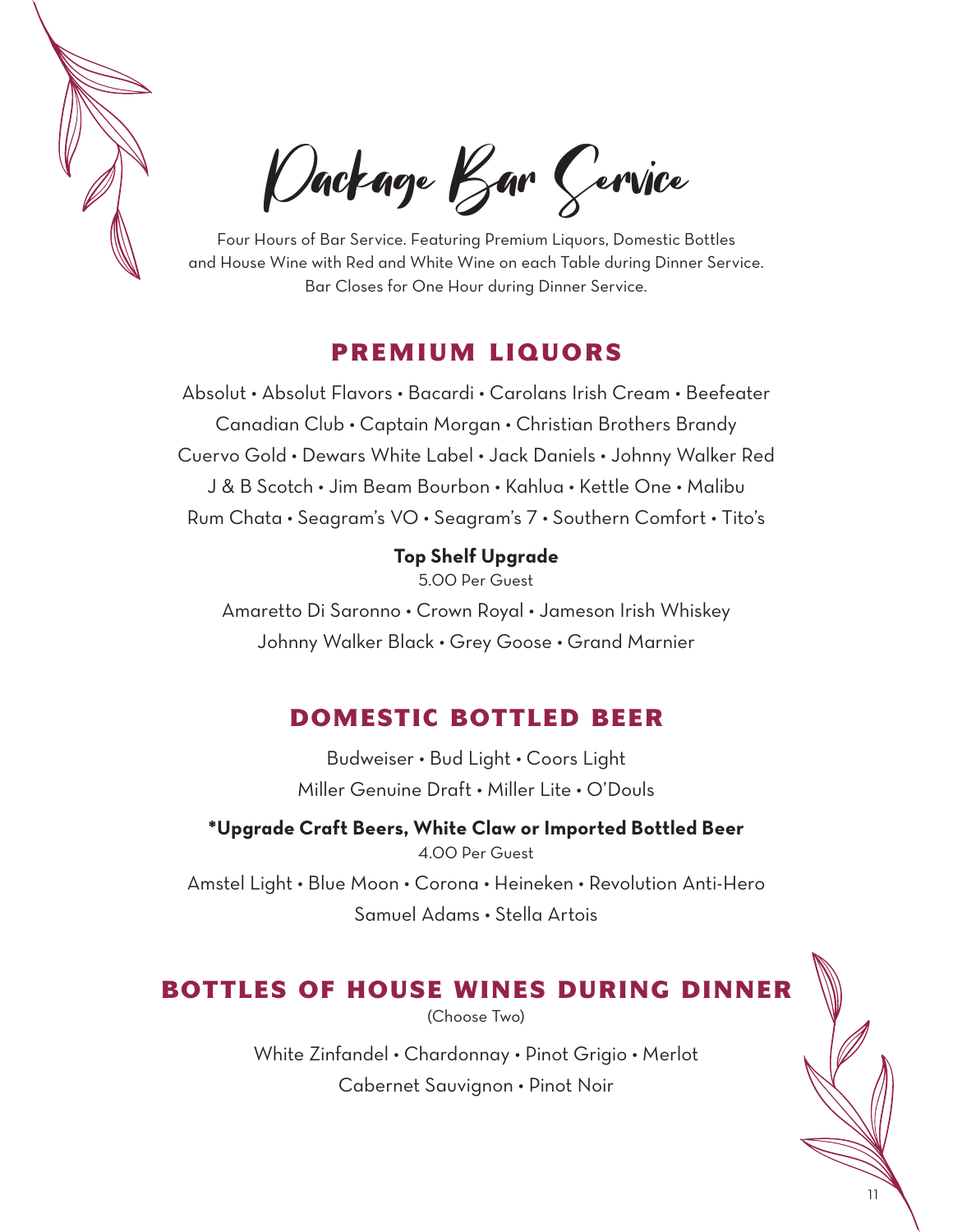

Non-Package Bar Options

**Cash Bar or Tab Bar** 75.00 Bartender Fee If Sales are over 300.00 Fee is Waived

#### **Open Bar Pricing Per Guest**

2 Hours 27.95 Per Guest for Premium Liquors / 32.95 Top Shelf 3 Hours 29.95 Per Guest for Premium Liquors / 34.95 Top Shelf

#### **Bottled Wine**

20.00 Per Bottle

Pinot Grigio • Chardonnay • White Zinfandel Merlot • Cabernet Sauvignon • Pinot Nior

> **Bottles of House Champagne** 17.00 Per Bottle

#### **Carafes of Soda**

5.00 Each With Fresh Lemons and Ice Pepsi • Diet Pepsi • Sierra Mist • Lemonade • Iced Tea

**Domestic Beer**

4.00 Per Bottle

### **Import Beer**

5.75 Per Bottle

**White Claw** 5.00

**Craft Beers** 6.00